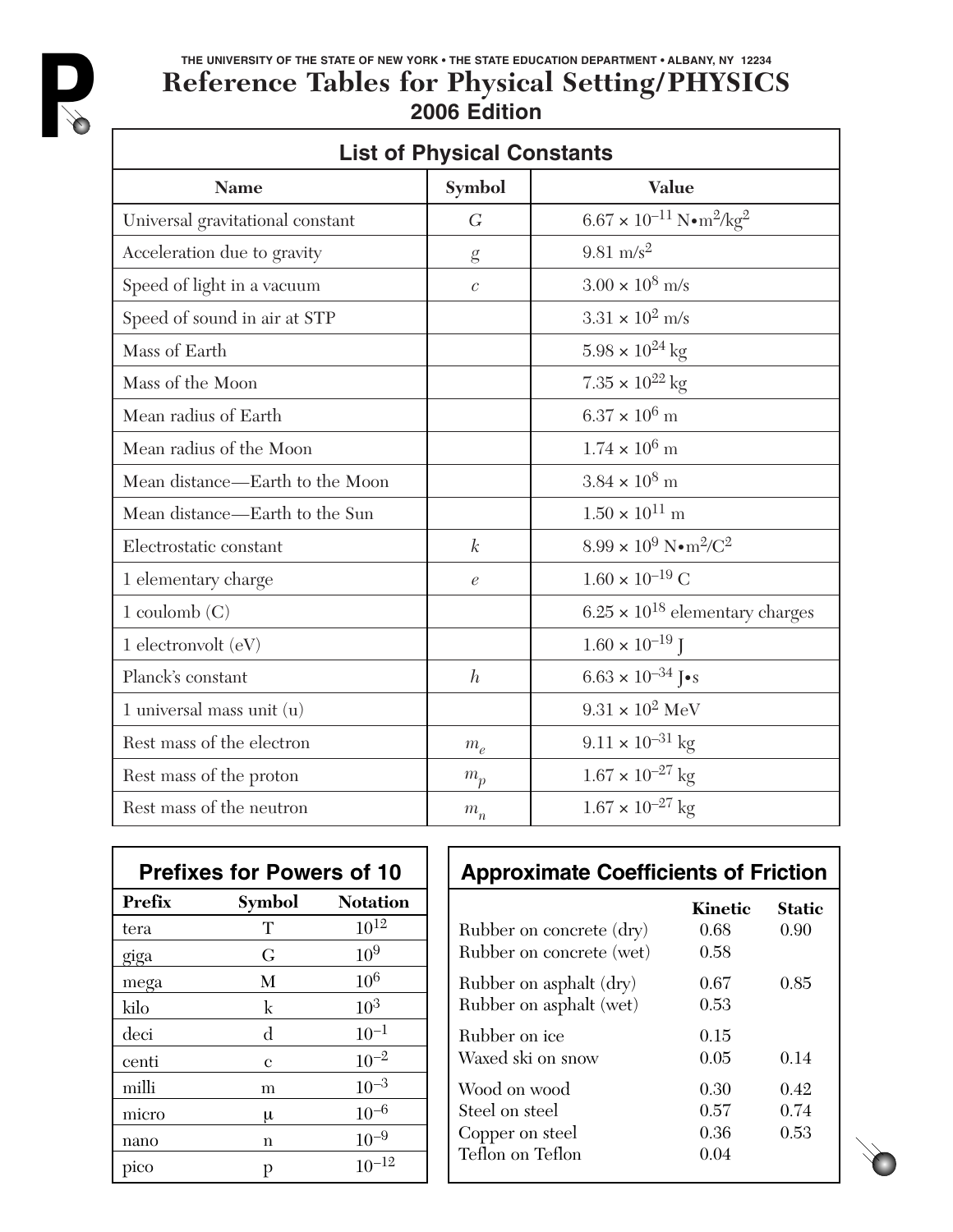## **The Electromagnetic Spectrum**

#### **Wavelength in a vacuum** (m)



| <b>Absolute Indices of Refraction</b>  |      |
|----------------------------------------|------|
| $(f = 5.09 \times 10^{14} \text{ Hz})$ |      |
| Air                                    | 1.00 |
| Corn oil                               | 1.47 |
| Diamond                                | 2.42 |
| Ethyl alcohol                          | 1.36 |
| Glass, crown                           | 1.52 |
| Glass, flint                           | 1.66 |
| Glycerol                               | 1.47 |
| Lucite                                 | 1.50 |
| Quartz, fused                          | 1.46 |
| Sodium chloride                        | 1.54 |
| Water                                  | 1.33 |
| Zircon                                 | 1.92 |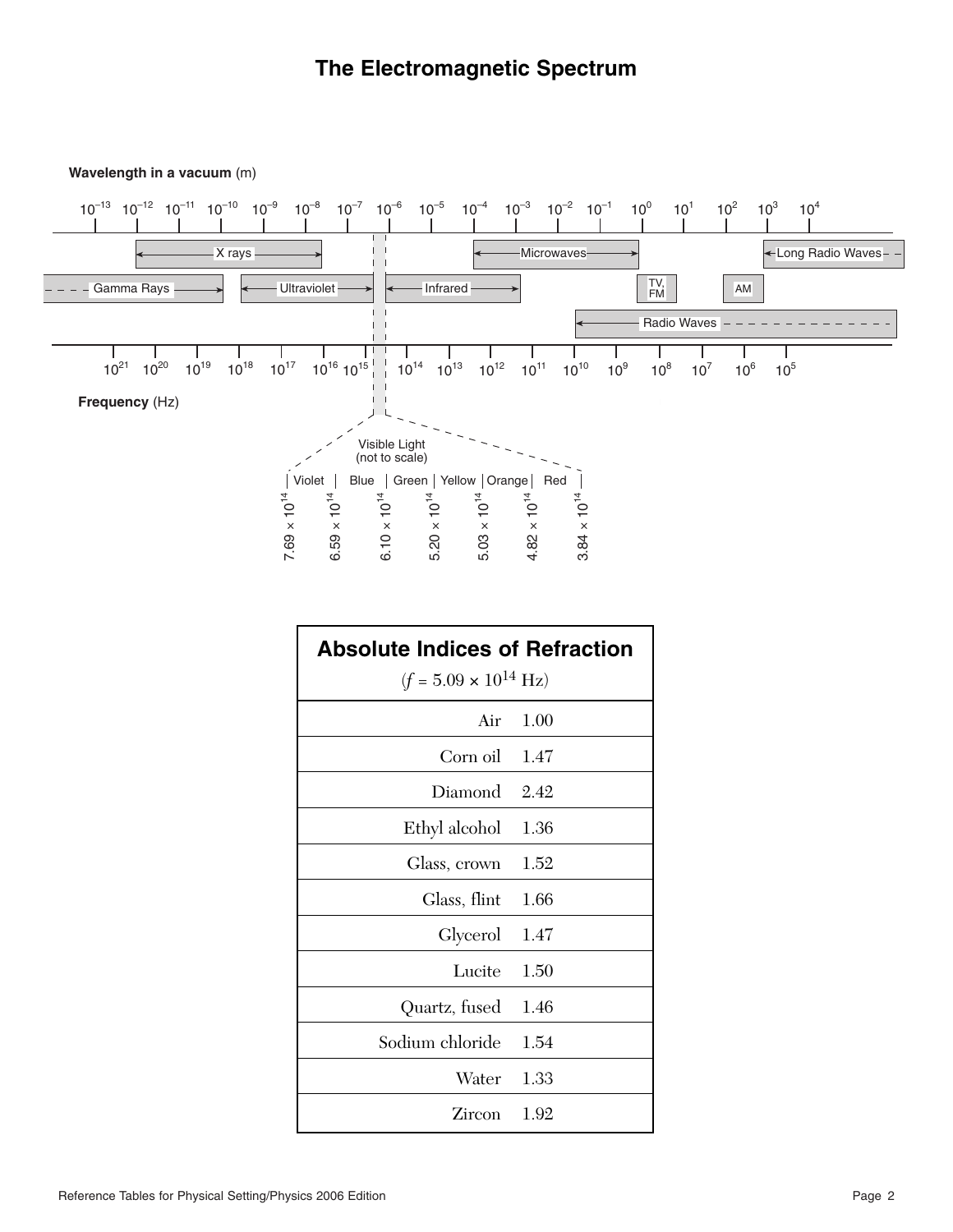## **Energy Level Diagrams**

#### **Hydrogen**



**Energy Levels for the Hydrogen Atom**







**A Few Energy Levels for the Mercury Atom**

# **Classification of Matter Particles of the Standard Model**

### **Quarks**



**Note:** For each particle, there is a corresponding antiparticle with a charge opposite that of its associated particle.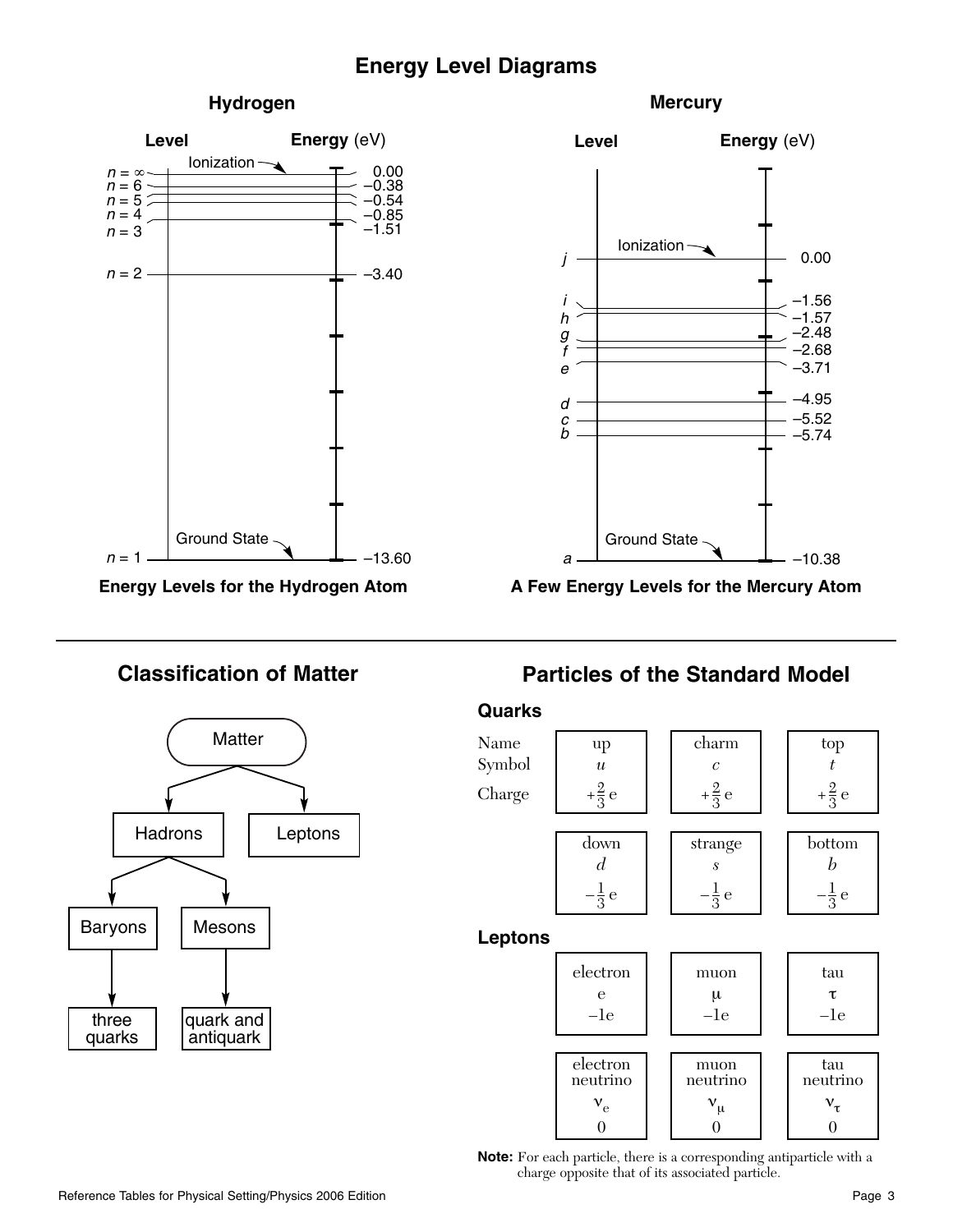## **Electricity**

$$
F_e = \frac{kq_1q_2}{r^2}
$$
  
\n
$$
E = \frac{F_e}{q}
$$
  
\n
$$
V = \frac{W}{q}
$$
  
\n
$$
I = \frac{\Delta q}{t}
$$
  
\n
$$
R = \frac{V}{I}
$$
  
\n
$$
R = \frac{\rho L}{A}
$$
  
\n
$$
P = VI = I^2 R = \frac{V^2}{R}
$$
  
\n
$$
W = Pt = VIt = I^2 Rt = \frac{V^2 t}{R}
$$

### **Series Circuits**

$$
I = I_1 = I_2 = I_3 = \dots
$$
  
\n
$$
V = V_1 + V_2 + V_3 + \dots
$$
  
\n
$$
R_{eq} = R_1 + R_2 + R_3 + \dots
$$

## **Circuit Symbols**



*A* = cross-sectional area  $E =$  electric field strength  $F_e$  = electrostatic force  $I =$  current  $k =$  electrostatic constant *L* = length of conductor *P* = electrical power  $q = \text{charge}$ *R* = resistance  $R_{eq}$ = equivalent resistance *r* = distance between centers  $t =$ time *V* = potential difference *W* = work (electrical energy)  $\Delta$  = change  $\rho$  = resistivity

### **Parallel Circuits**

$$
I = I_1 + I_2 + I_3 + \dots
$$
  
\n
$$
V = V_1 = V_2 = V_3 = \dots
$$
  
\n
$$
\frac{1}{R_{eq}} = \frac{1}{R_1} + \frac{1}{R_2} + \frac{1}{R_3} + \dots
$$

| Resistivities at 20°C |                                  |
|-----------------------|----------------------------------|
| <b>Material</b>       | Resistivity $(\Omega \bullet m)$ |
| Aluminum              | $2.82 \times 10^{-8}$            |
| Copper                | $1.72 \times 10^{-8}$            |
| Gold                  | $2.44 \times 10^{-8}$            |
| Nichrome              | $150 \times 10^{-8}$             |
| Silver                | $1.59 \times 10^{-8}$            |
| Tungsten              | $5.60 \times 10^{-8}$            |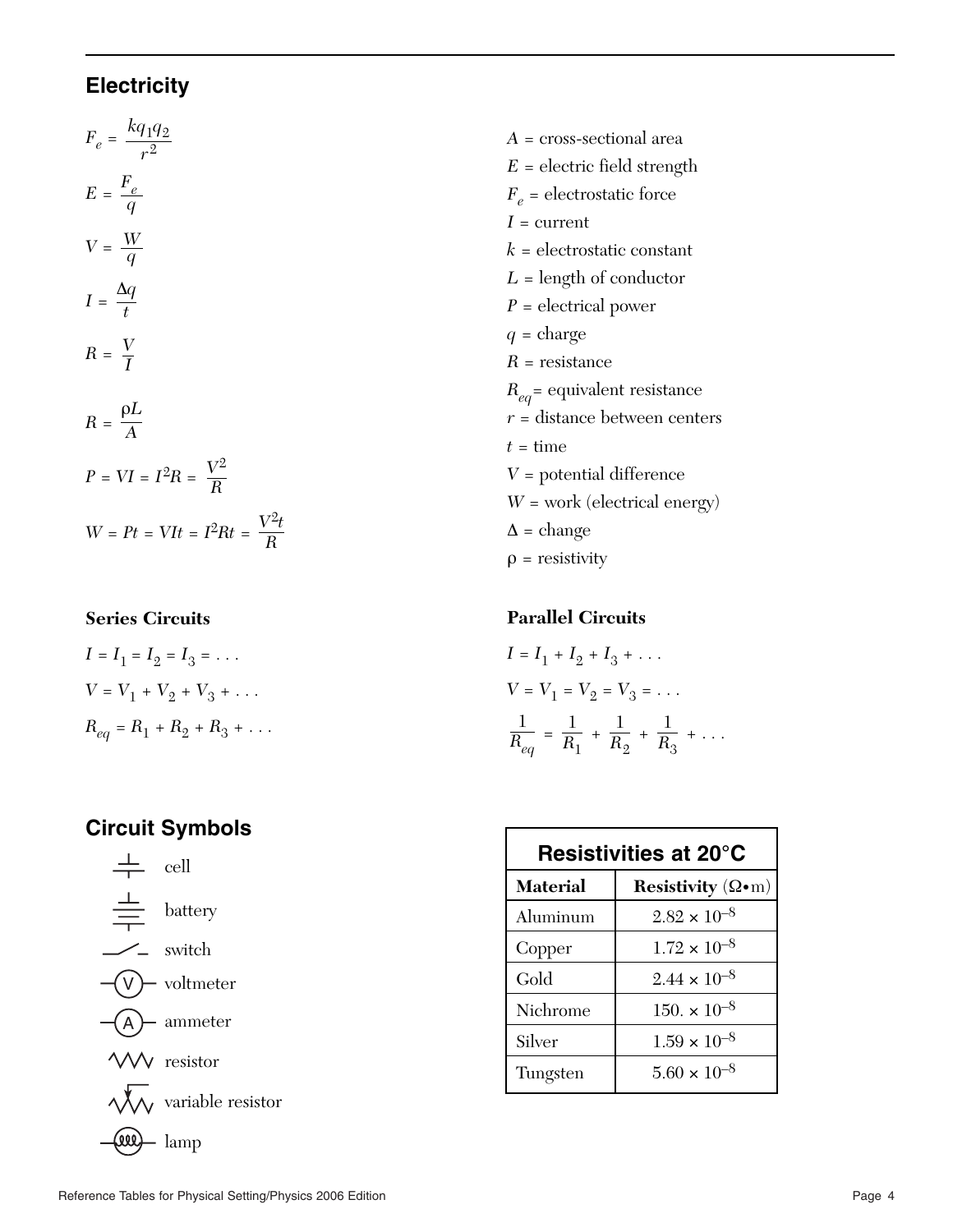## **Waves**

| $c =$ speed of light in a vacuum   |
|------------------------------------|
| $f = \text{frequency}$             |
| $n =$ absolute index of refraction |
| $T = period$                       |
| $v =$ velocity or speed            |
| $\lambda$ = wavelength             |
| $\theta$ = angle                   |
| $\theta_i$ = angle of incidence    |
| $\theta_r$ = angle of reflection   |
|                                    |

# **Modern Physics**

| $E_{photon} = hf = \frac{hc}{\lambda}$ | $c =$ speed of light in a vacuum                  |
|----------------------------------------|---------------------------------------------------|
| $E_{photon} = E_i - E_f$               | $E =$ energy                                      |
| $E = mc^2$                             | $f = \text{frequency}$<br>$h =$ Planck's constant |
|                                        | $m =$ mass                                        |
|                                        | $\lambda$ = wavelength                            |

# **Geometry and Trigonometry**

| Rectangle           | $A = \text{area}$   |
|---------------------|---------------------|
| $A = bh$            | $b = \text{base}$   |
| <b>Triangle</b>     | $C =$ circumference |
| $A = \frac{1}{2}bh$ | $h = \text{height}$ |
|                     | $r =$ radius        |
| <b>Circle</b>       |                     |

*A* =  $πr^2$  $C = 2\pi r$ 

## **Right Triangle**

$$
c^{2} = a^{2} + b^{2}
$$

$$
\sin \theta = \frac{a}{c}
$$

$$
\cos \theta = \frac{b}{c}
$$

$$
\tan \theta = \frac{a}{b}
$$